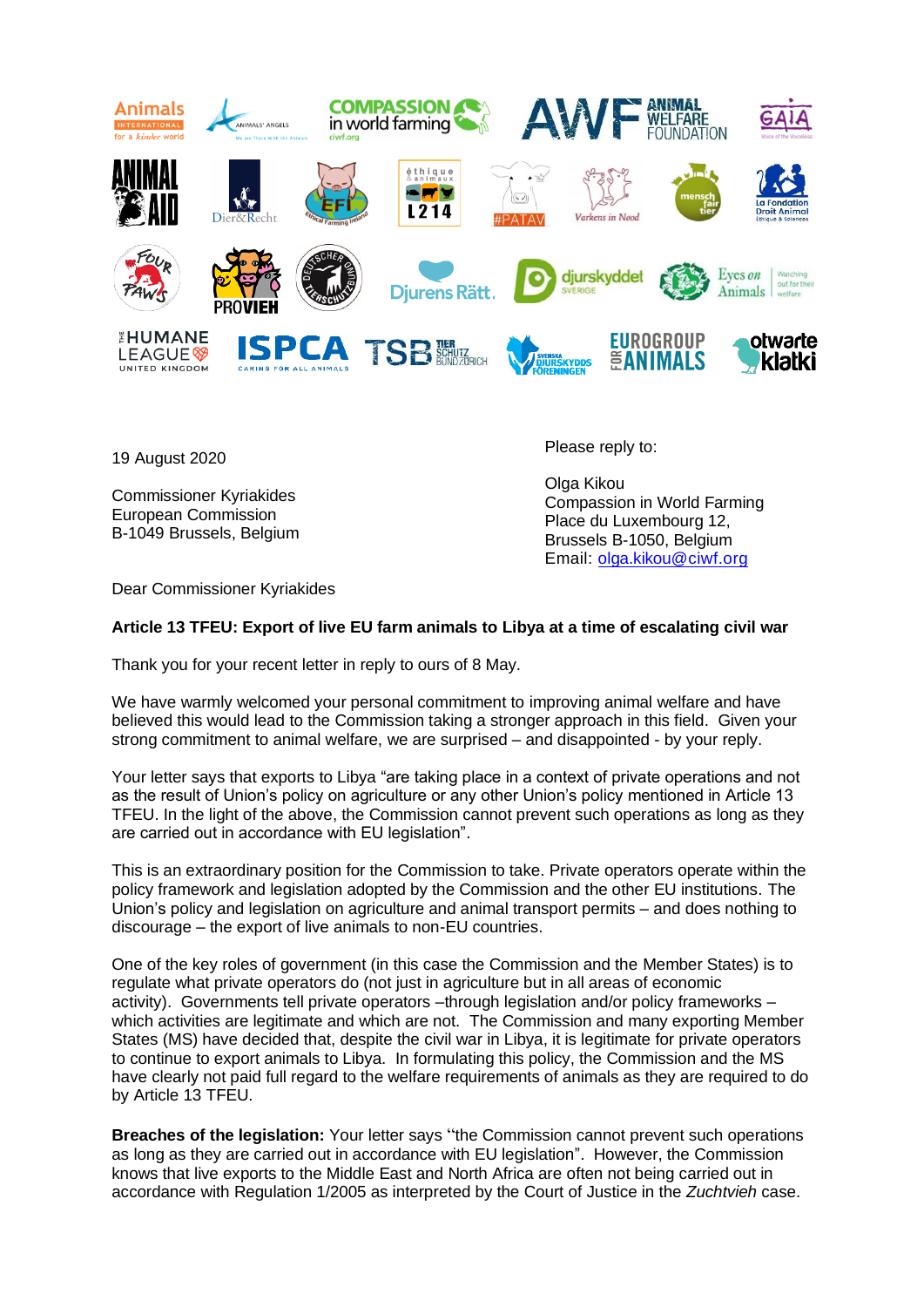Both competent authorities and organisers of live exports by sea often fail to comply with Regulation 1/2005.

Indeed the Commission's own recent overview report on transport by sea (2019-6835) highlights a serious range of non-compliances during live export journeys as do the Commission's audit reports on live exports from Spain (2018-6446), Croatia (2018-6447) and Slovenia (2018-6449). Breaches of EU legislation by organisers and transporters revealed by these reports include:

- Transport of unfit animals
- Transport of animals in temperatures above the legally permitted maximum
- Use of deficient livestock vessels
- Failure by organisers to have contingency plans for use in the event of emergencies
- Failure in some cases to submit journey logs to the competent authority of the MS of departure
- Failure by organisers to identify an authorised transporter for the sea stage of the journey. Under Article 6(6) of Regulation 1/2005 transporters must ensure that "an attendant accompanies any consignment of animals" including during the sea journey. Article 2(c) defines an attendant as "a person directly in charge of the welfare of the animals who accompanies them during a journey". This means that a representative of the transporter – the attendant - must accompany the animals while they are in the port, during loading, during the sea journey and during unloading. The presence of an attendant is essential to ensure that, as required by the *Zuchtvieh* ruling, the requirements of Regulation 1/2005 are respected during the stages of the journey that take place outside the EU. The failure to identify an authorised transporter results in there being no-one on the vessel who is in charge of the welfare of the animals during the long sea journey.

**A Commission letter to the MS would be helpful:** We urge the Commission to propose a ban on live exports. In the meantime it would be helpful if the Commission would write to the MS reminding them that in formulating and implementing their policy on live exports to Libya (and other non-EU countries), they must under Article 13 pay full regard to the welfare requirements of the animals. This means, inter alia, that they must consider (i) whether the stages of the journey after the animals leave the EU will be conducted in compliance with Regulation 1/2005 and (ii) whether authorities in the importing countries will be able to ensure that onward transportation and slaughter will be carried out in accordance with the OIE's international welfare standards.

The Commission's letter should also stress that MS must:

- require organisers to submit a journey log even when the journey from the place of departure to the port is under 8 hours
- reject journey logs that do not identify an authorised transporter for the sea stage of the journey.

**Final remarks:** After this reply we fear there will be no circumstance in which the Commission will respect Article 13 and invoke it to ensure that Member States respect the welfare of animals even in cases involving extreme suffering.

For many years we and others have informed the Commission of the extreme suffering – both during transport and slaughter - regularly involved in live exports. We are concerned that your letter refers to these as "some unfortunate events" while in reality they constitute systematic and continued disregard of the law over many years.

Yours sincerely

Animal Aid, Isobel Hutchinson, Director Animal Welfare Foundation, Iris Baumgärtner, Vice-Chair Animals International, Gabriel Paun, EU Director Animals' Angels, Julia Havenstein, Vorsitzende Compassion in World Farming, Peter Stevenson, Chief Policy Advisor Compassion in World Farming EU, Olga Kikou, Head of Office Deutscher Tierschutzbund, Thomas Schröder, President